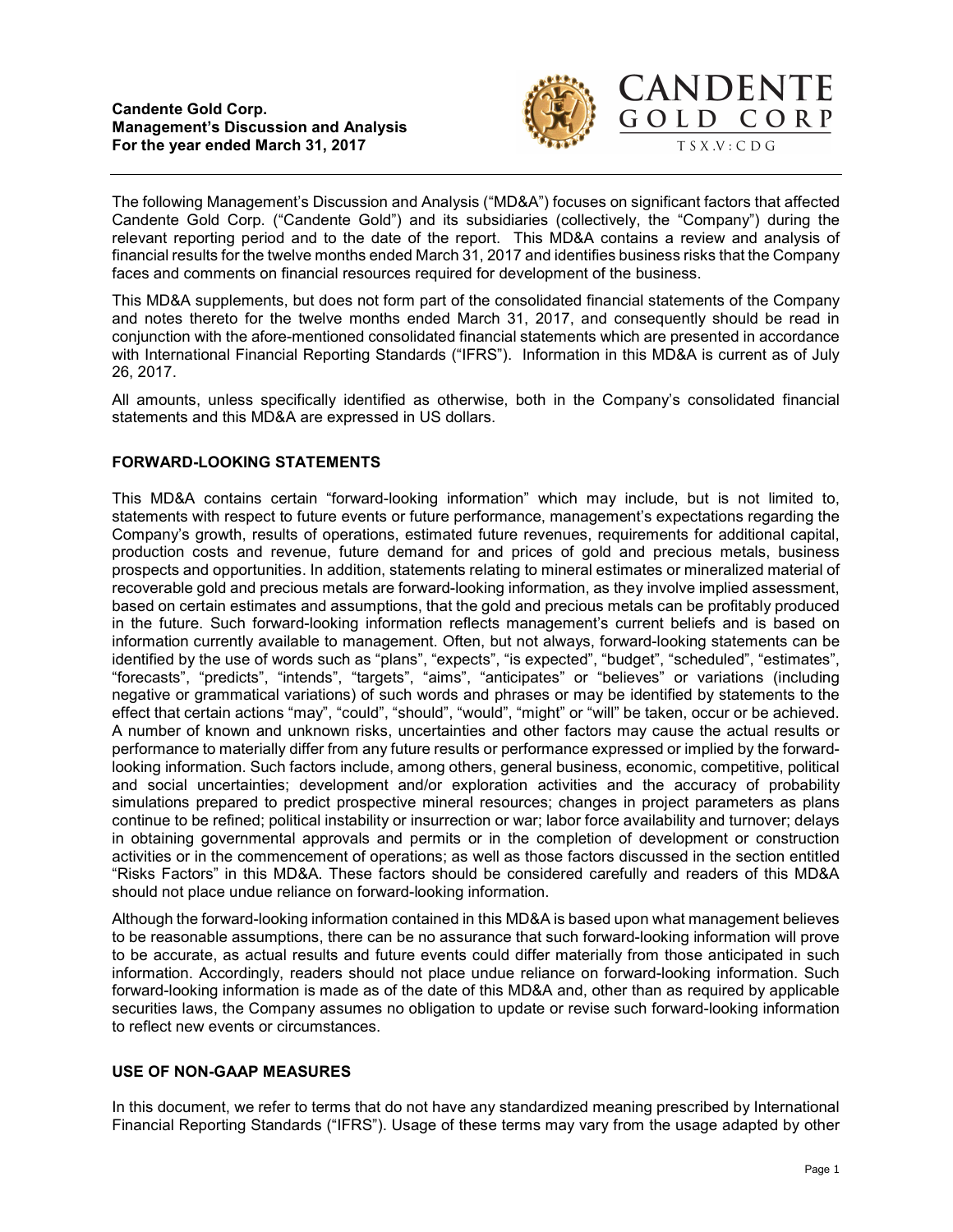

companies and cannot be reconciled to comparable terms in the issuer's, consolidated financial statements for the twelve months ended March 31, 2017.

In this document and in the Company's consolidated financial statements, unless otherwise noted, all financial data is prepared in accordance with IFRS.

### BUSINESS OVERVIEW

The Company is principally engaged in the exploration and development of mineral properties in Mexico and Peru. The Company is in the exploration stage as its properties have not yet reached commercial production and none of its properties is beyond the preliminary exploration stage. All work presently planned by the Company is directed at defining mineralization and increasing understanding of the characteristics of, and economics of, that mineralization.

The Company's principal asset is the El Oro gold-silver property located in the states of Mexico and Michoacan, Mexico (the "El Oro Property" or the "Property"). As of the date of this MD&A, the Company holds a 100% interest in the El Oro Property.

In June of 2013 the Company entered into an agreement ("Tailings Agreement") with the Municipality of El Oro giving the Company 100% of the right to explore and reprocess several different tailings deposits located throughout the Municipality of Hidalgo, State of Mexico. The Company has conducted evaluation activities on one of the acquired gold and silver tailings deposits, specifically, the Mexico Mine Tailings. The original term for this Tailings Agreement ended December 2015; on March 15, 2016, the Company and the Municipality agreed to enter into an extension of the Agreement with the Municipality under the same terms. This updated agreement is still being finalized.

In June 2015, the Company delisted from the Toronto Stock Exchange and received conditional approval to list its common shares on the TSX Venture Exchange under the ticker symbol "CDG". In July 2015, the Company completed its voluntary change in exchange listing with no interruption to trading of the Company's common shares.

During the period ended June 30, 2015, the Company allowed certain claims with regard to Peruvian properties to lapse and thus, recorded a non-cash impairment of \$1,185,000. The Company has maintained in good standing a portion of the Tres Marias, Lunahuana and Las Brujas properties which are early stage gold and gold-silver exploration projects in Peru.

In November 2015, Independent Director Dr. Peter Megaw resigned for personal reasons. Dr. Megaw will remain associated with the Company in the capacity of Consultant in order to leverage his extensive and valuable knowledge of gold exploration in Mexico.

In March 2016, the Company entered into an agreement with Sun River Gold Corp. ("SRG"), a private Nevada corporation, to grant SRG the right and option to earn a 51% interest in the Company's tailings project in El Oro Mexico subject to specific terms as outlined in the Company's news release 053 dated March 8, 2016. While SRG has provided the Company with encouraging testwork results, they have not yet earned the 51% interest in the project, however given their encouraging work, the Company is in discussions with SRG to expand the current agreement.

On August 12, 2016, the Company completed a non-brokered private placement ("Private Placement") raising total proceeds of CDN\$500,000. The Private Placement consisted of the sale of 10,000,000 units ("Units") at a price of CDN\$0.05 with each Unit comprising one common share of the Company and one half-share purchase warrant ("Warrant"). Each full warrant is exercisable for one additional share of the Company's common stock for two years at a conversion price of CDN\$0.10, subject to an acceleration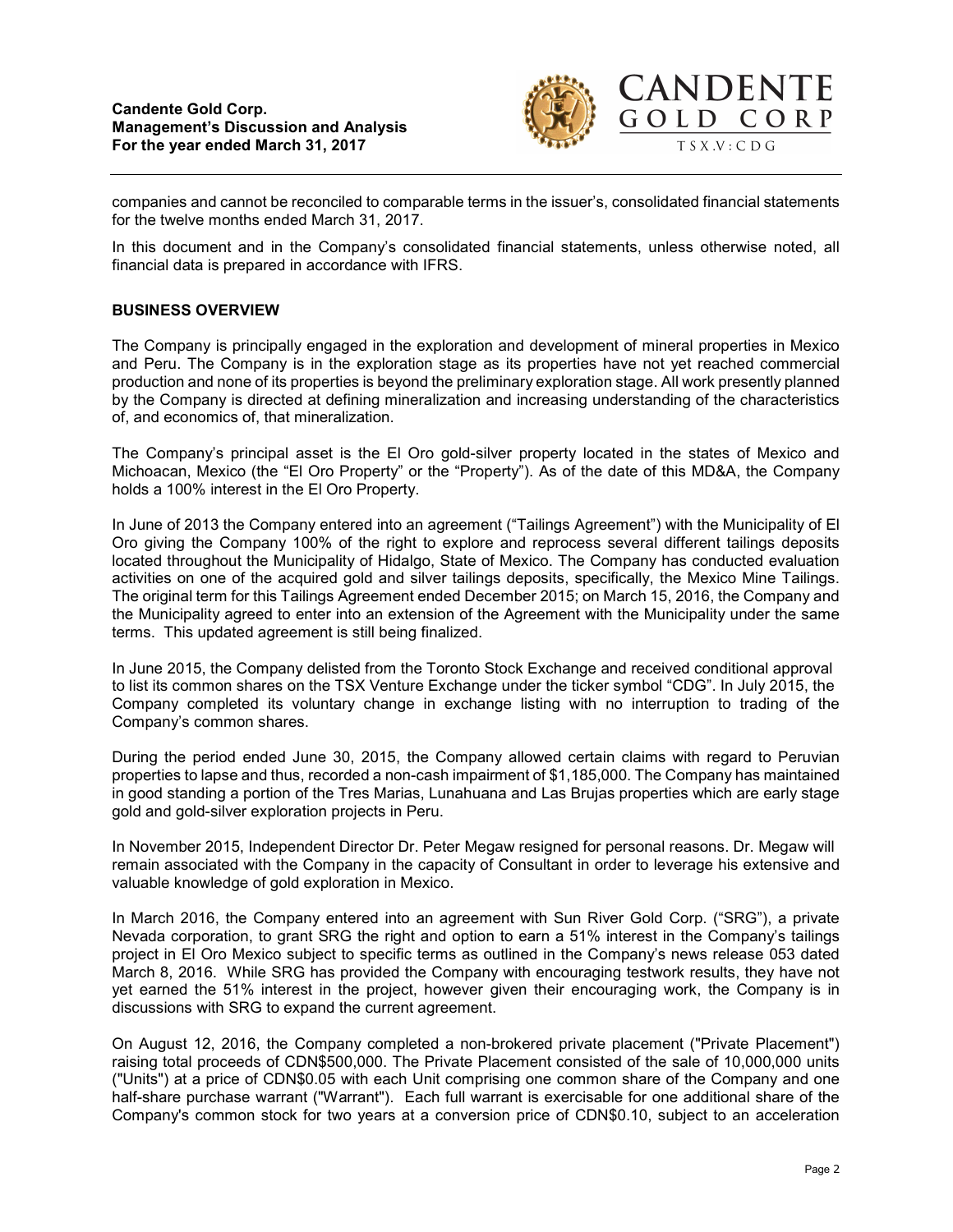

provision triggered if, at any time after November 30, 2016, the Company's common shares have a closing price on the TSX Venture Exchange at or above a price of CDN\$0.20 per share for a period of 10 consecutive trading days. A total of 5,000,000 Warrants were issued pursuant to the Private Placement as part of the Units.

Joanne Freeze, President, CEO and a director of the Company, and Paul H. Barry, Chairman of the Board and a director of the Company, collectively, subscribed for 915,000 Units or 9.15% of Units sold pursuant to the Private Placement, which in total value would represent less than 25% of Candente Gold's market capitalization.

On January 31, 2017, the Company acquired the remaining 30% interest in the El Oro Project (the "El Oro Project") in Mexico. (See "Mexico" for further details.)

On February 3, 2017, Mr. Andres Milla resigned as independent Director for personal reasons.

On February 6, 2017, the Company announced that Mr. Ian Ward was appointed an independent director of the Company. Mr. Ward is a professional engineer (Ontario) and metallurgist with extensive experience in the processing of gold and base metal ores and industrial minerals.

### Mexico

### El Oro Property

The Company's principal asset is the El Oro gold-silver property located in the states of Mexico and Michoacan, Mexico ("El Oro Property"). As of the date of this MD&A, the Company now holds a 100% interest in the El Oro Property, having recently purchased the remaining 30% from a wholly-owned subsidiary of Goldcorp Inc. Management has been reviewing all previous exploration results on the project and re-focusing targets for future exploration. One key area is the border zone of the historical Esperanza and Mexico Mines where several high-grade gold-silver intersections in several veins and structures were intersected by previous drilling by the Company. Since this area was drilled, a structural study identified northeasterly controls to high grades, which fits the nature of this border zone. Future drilling will target this border area as well as 31 other recently identified exploration targets. In addition to the El Oro Property, the Company has the right to process several tailings deposits left from pre-1930s milling of ores from mines on the San Rafael vein in the El Oro District ("Tailings Project"). The Company has been evaluating the potential for the historic tailings to generate near-term cash flow. One of these, the Mexico Mine Tailings, have had extensive historic assessments including drill testing and metallurgical test work. These tailings, lie within the town of El Oro and is adjacent to existing road access, power and water services.

Studies by the Company have determined that the Mexico Mine Tailings contain an Inferred Resource\* of 1,267,400 tonnes grading 2.94 Au g/t, 75.12 Ag g/t containing 119,900 ounces of gold and 3,061,200 ounces of silver.

\*Note: Mineral Resources are not Mineral Reserves and do not have demonstrated economic viability. All figures have been rounded to reflect the accuracy of the estimate. For more information, see "National Instrument 43-101 Technical Report on the Inferred Mineral Resource Estimate of the Mexico Mine Tailings" prepared by Nadia Caira, P.Geo. and Allan Reeves, P.Geo., dated August 25, 2014 with an effective date of July 8, 2014 (the "Technical Report") available at www.sedar.com.

In March of 2016 the Company signed an Option Agreement with Sun River Gold, which gives Sun River Gold the right to earn a 51% interest in the Tailings Project by making payments of \$30,000 on signing and \$3,000 each month subsequent to the first 3 months. During the fiscal year ended March 31, 2017, the Company received \$32,000 (2016 - \$10,000) for a total of \$42,000.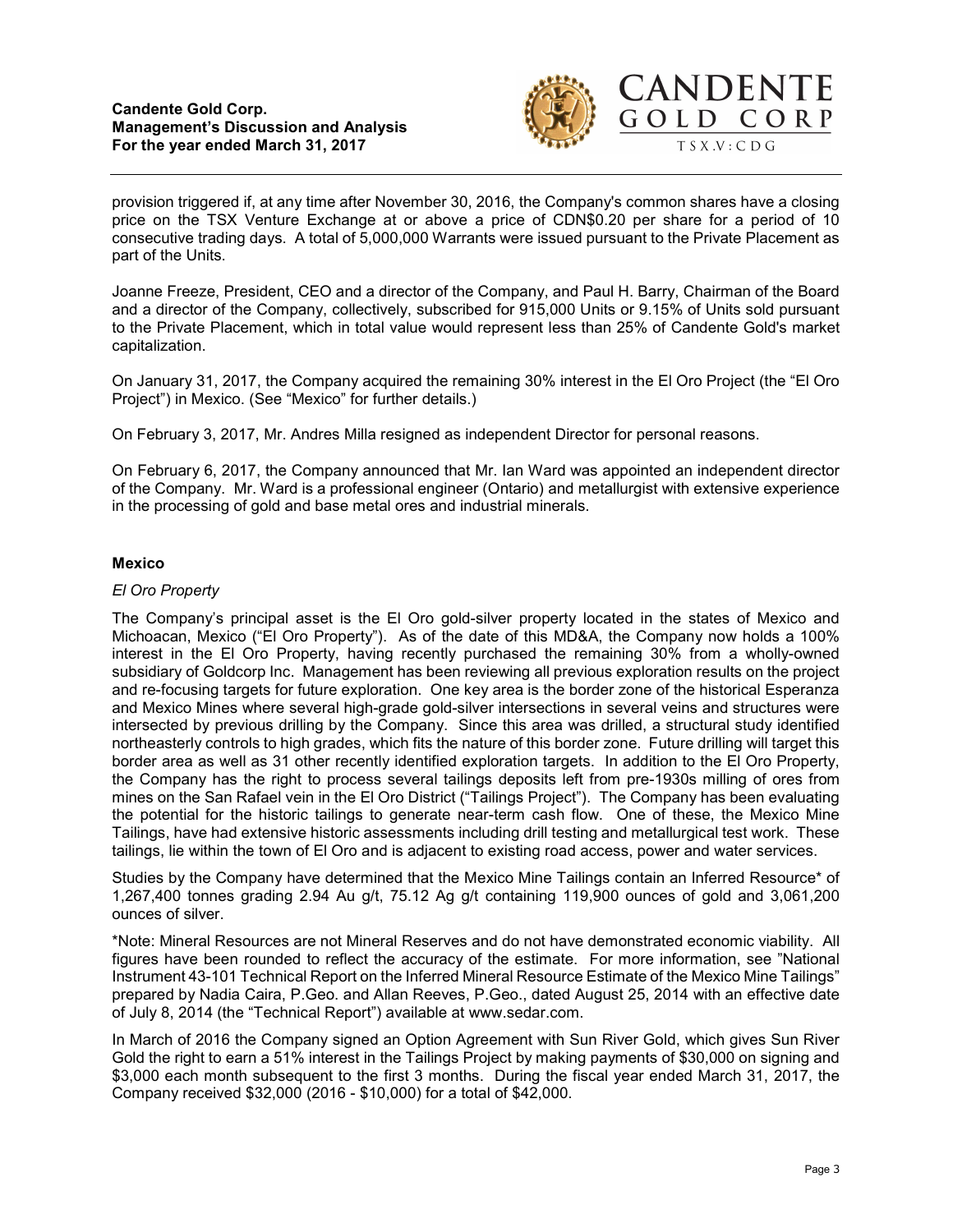

Sun River Gold have to demonstrate a technically viable process for treatment of Mexico Mine Tailings, which achieves an Internal Rate of Return ("IRR") that meets Company management criteria for development. Upon achieving satisfactory results, the Company and Sun River Gold will form a joint venture whereby the Company will hold 49% and Sun River Gold will hold 51% of Candente Gold Mexico Jales (BVI) Ltd., an entity wholly owned by the Company which owns Minera CCM El Oro Jales S.A. de C.V., the entity that entered into a work contract with the Municipality of El Oro to process the Tailings Project. The joint venture would reclaim and treat the Mexico Mine Tailings, as well as other potentially economically treatable tailings material, which the Company has the right to process in the El Oro District of Mexico.

In September of 2016, Sun River Gold delivered test results and advised the Company that it has identified a treatment process, which it believes could be the basis for a viable gold and silver recovery operation on the Tailings Project. The Company continues to work with Sun River Gold to assess the most appropriate path forward.

On January 31, 2017, the Company acquired the remaining 30% interest in the El Oro Project in Mexico (the "Transferred Interest") from Desarrollos Mineros San Luis, S.A. de C.V. ("DMSL"), a subsidiary of Goldcorp Inc. ("Goldcorp"). The Company now holds a 100% interest in the El Oro Project as it had previously earned a 70% interest in the El Oro Project from Goldcorp. As consideration for the acquisition of the Transferred Interest, the Company agreed to issue to DMSL (or its nominee) an aggregate of 5,000,000 common shares of the Company. 1,000,000 common shares were issued on the date of acquisition of the Transferred Interest and further tranches of 1,000,000 common shares are to be issued to DMSL (or its nominee) on the four successive anniversary dates, with Candente Gold having the right but not the obligation to issue any or all of such 4,000,000 common shares in advance of such anniversary dates in its sole discretion.

Bi-annual land holding payments previously made by Goldcorp are now the responsibility of the Company and as at the end of January 2017 approximately \$92,000 is owed to the Mexican government for land holding costs.

### Peru

As at March 31, 2017, the Company has maintained in good standing portions of the Tres Marias and Las Brujas properties. These properties are early-stage gold and gold-silver exploration projects in Peru.

Inversiones Troy SAC ("Troy") has terminated an agreement with the Company which gave Troy SAC the right to acquire 100% of the Tres Marias property subject to an NSR of 1% as well as option payments totaling \$500,000. No payments were made to the Company by Troy, however they did pay the annual holding costs for two years.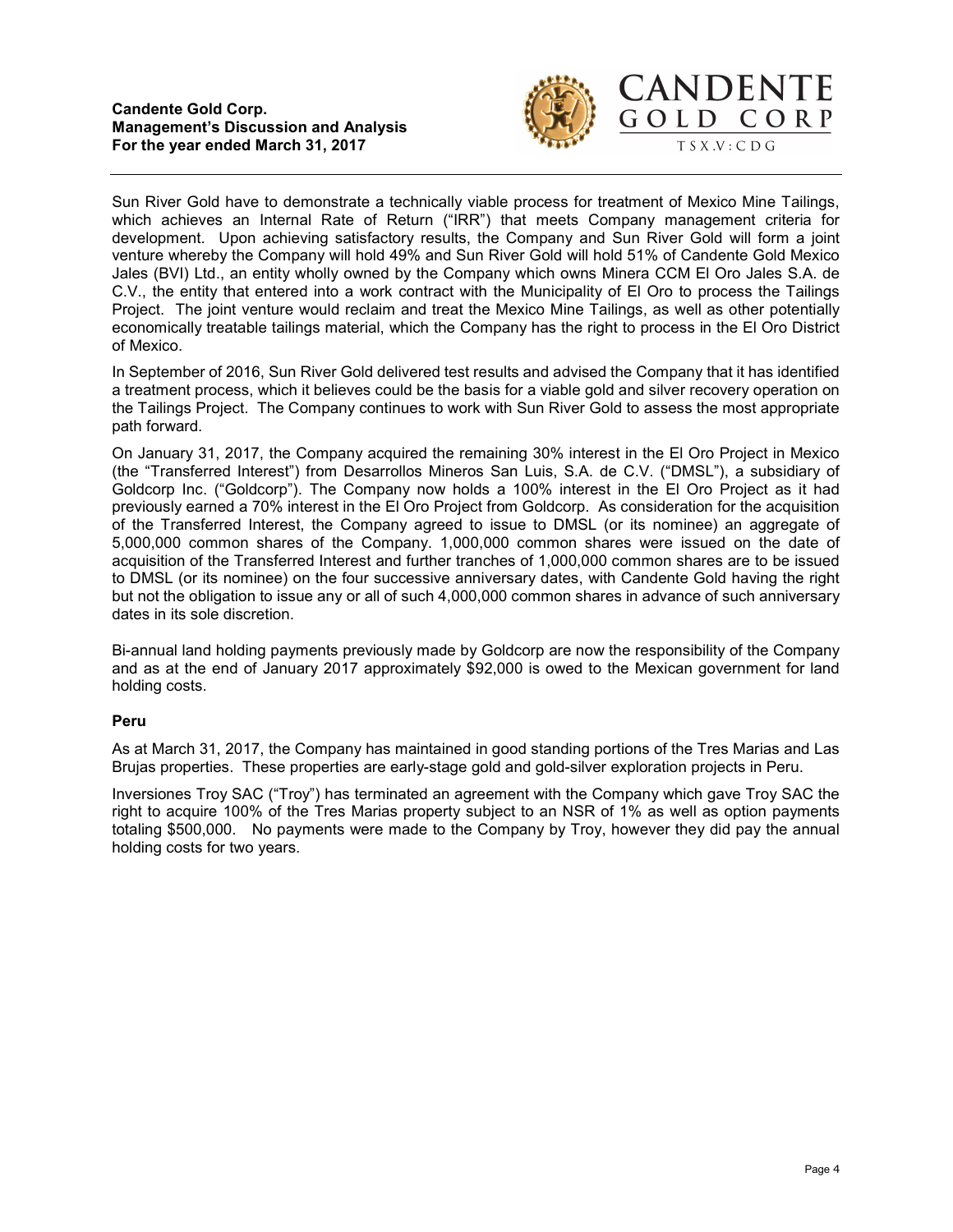

# CONSOLIDATED OPERATING HIGHLIGHTS FOR THE TWELVE MONTHS ENDED MARCH 31, 2017 AND 2016

| <b>Candente Gold Corp.</b><br><b>Management's Discussion and Analysis</b><br>For the year ended March 31, 2017                        |              |                   |           | <b>CANDENTE</b><br>GOLD CORP<br>T S X . V : C D G |
|---------------------------------------------------------------------------------------------------------------------------------------|--------------|-------------------|-----------|---------------------------------------------------|
| <b>CONSOLIDATED OPERATING HIGHLIGHTS FOR THE TWELVE MONTHS ENDED MARCH 31, 2017</b><br><b>AND 2016</b><br><b>Operating Highlights</b> | 2017         | 2016              | Change    |                                                   |
| <b>Mexico</b>                                                                                                                         |              |                   |           |                                                   |
| Community Engagement and Initiatives                                                                                                  | \$           | $12,054$ \$<br>\$ | (12,054)  |                                                   |
| Exploration: Data Compilation, Mapping, Geological                                                                                    | (27, 334)    | 26,257            | (53, 591) |                                                   |
| Evaluations<br>Project administration                                                                                                 | 83,146       | 71,050            | 12,096    |                                                   |
| Cost recoveries                                                                                                                       | (32,000)     | (10,000)          | (22,000)  |                                                   |
|                                                                                                                                       |              |                   |           |                                                   |
|                                                                                                                                       |              |                   |           |                                                   |
|                                                                                                                                       |              |                   |           |                                                   |
| Peru<br>Exploration: Data Compilation, Mapping, Geological                                                                            |              |                   |           |                                                   |
| Evaluations                                                                                                                           |              | 57                | (57)      |                                                   |
| Project administration                                                                                                                |              |                   |           |                                                   |
|                                                                                                                                       | \$<br>23,812 | $99,418$ \$<br>\$ | (75, 606) |                                                   |

# Year Ended March 31, 2017 Compared to Year Ended March 31, 2016

Below is a comparison of the exploration costs incurred above for the twelve months ended March 31, 2017 with those incurred in the year ended March 31, 2016:

- The Company's community engagement and initiatives costs consist of onsite programs involving the local community around El Oro. Costs for the year ending March 31, 2017 have decreased from those in the prior year as the Company has decreased activities in an effort to conserve cash.
- Exploration costs include costs of all geologic personnel and consultants in Mexico, Peru and Canada, mapping and 3-D modeling costs and civil works costs. Exploration costs for the year ending March 31, 2017 have decreased from those in the prior year as the Company has decreased activities as a cost savings measure. In addition, during the current year, there was a reversal of an over accrual of costs from a prior year.
- Costs included in project administration are salaries for the staff on site at El Oro and the costs of maintaining the base camp operations at El Oro.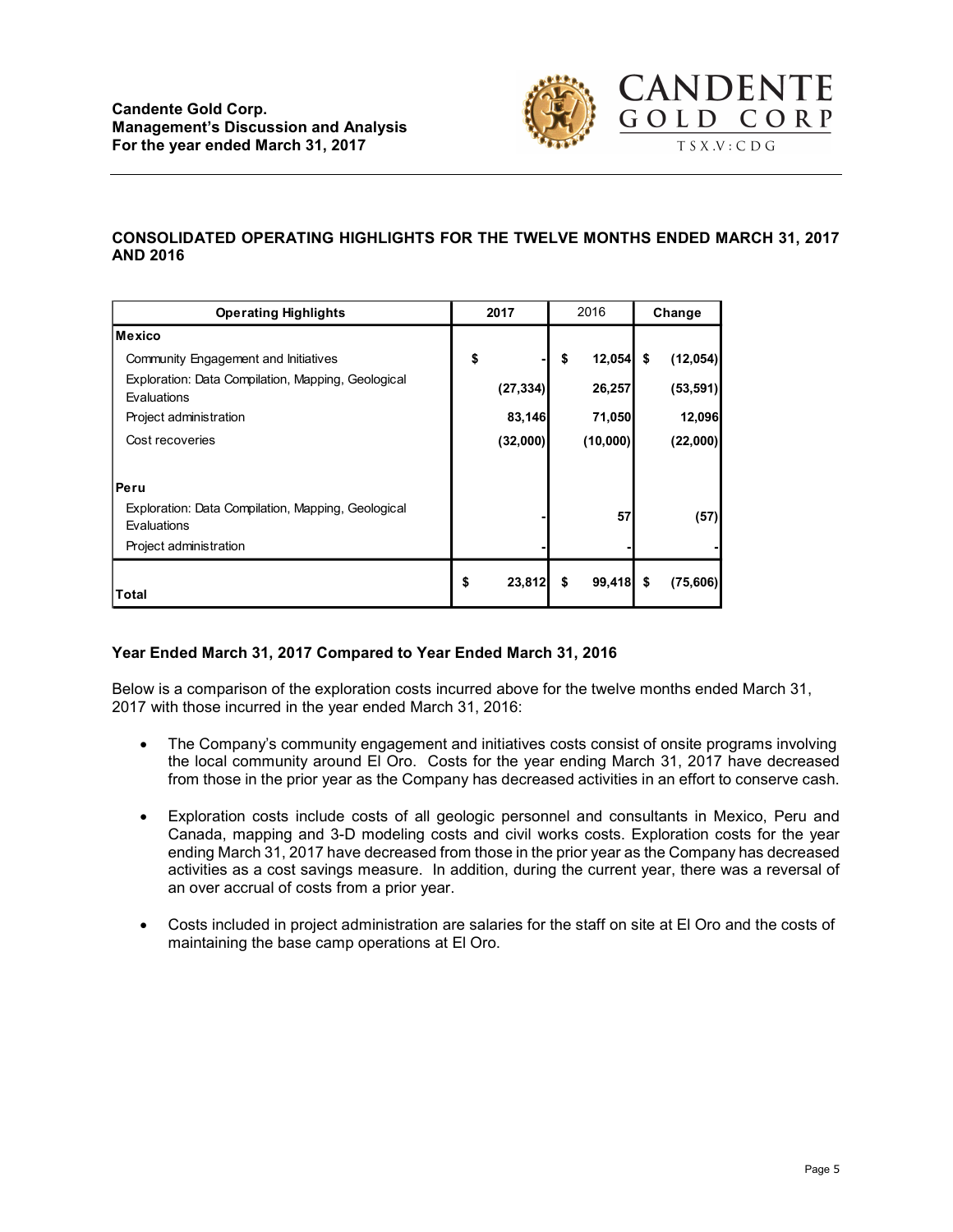

#### CONSOLIDATED FINANCIAL HIGHLIGHTS

| <b>Candente Gold Corp.</b><br><b>Management's Discussion and Analysis</b><br>For the year ended March 31, 2017<br><b>CONSOLIDATED FINANCIAL HIGHLIGHTS</b> |                           |                   |                  |        | <b>CANDENTE</b><br>GOLD CORP<br>T S X . V : C D G |
|------------------------------------------------------------------------------------------------------------------------------------------------------------|---------------------------|-------------------|------------------|--------|---------------------------------------------------|
| Consolidated Financial Performance and Financial Position for the Twelve Months Ended March 31, 2017                                                       |                           |                   |                  |        |                                                   |
|                                                                                                                                                            |                           | March 31, 2017    | March 31, 2016   | Change |                                                   |
| Cash and cash equivalents                                                                                                                                  | \$                        | 124,923 \$        | $9,561$ $ $$     |        | 115,362                                           |
| Unproven mineral rights interest                                                                                                                           | \$                        | $8,524,911$ \$    | 8,443,769 \$     |        | 81,142                                            |
|                                                                                                                                                            | \$                        | 8,661,075 \$      | 8,478,642 \$     |        | 182,433                                           |
| <b>Total Assets</b>                                                                                                                                        |                           |                   |                  |        |                                                   |
| Share Capital                                                                                                                                              | \$                        | 24, 193, 995   \$ | 23,804,489 \$    |        | 389,506                                           |
| Net loss                                                                                                                                                   | \$                        | $(258, 447)$ \$   | $(1,612,697)$ \$ |        | 1,354,250                                         |
| Loss per share                                                                                                                                             | \$                        | $(0.00)$ \$       | $(0.02)$ \$      |        | 0.01                                              |
| Audit and tax advisory                                                                                                                                     | \$                        | $36,343$ \$       | $34,743$ \$      |        | 1,600                                             |
| Legal                                                                                                                                                      | \$                        | 67,678 \$         | 59,210 \$        |        | 8,468                                             |
| Management fees, office salaries and benefits                                                                                                              | $\boldsymbol{\mathsf{s}}$ | 82,365 \$         | 39,670 \$        |        | 42,695                                            |
| Office, rent and miscellaneous                                                                                                                             |                           | $17,748$ \$       | $36,633$ \$      |        | (18, 885)                                         |
| Regulatory and filing fees                                                                                                                                 | \$                        | 28,676 \$         | $34,415$ \$      |        | (5,739)                                           |
| Share-based payments                                                                                                                                       | \$                        | 151,964   \$      | $21,166$ \$      |        | 130,798                                           |

Total assets increased from \$8,478,642 to \$8,661,075, an increase of \$182,433. The increase was due to the acquisition of the remaining 30% of the El Oro Project as well as the increase in cash.

Net loss decreased from the same period in 2016 by \$1,354,250, due to the impairment of \$1,185,000 recorded in 2016 as well as a forgiveness of debt of \$187,782 and an increase in the gain on foreign exchange of \$14,587 realized in the current year.

Below is an explanation of the variances of amounts included in total general and administrative expenses for the twelve months ended March 31, 2017:

- Legal fees were \$67,678 for the year ending March 31, 2017 compared to \$59,210 in the prior year, representing an increase of \$8,468. The increase is due to the purchase of the remaining 30% of the El Oro project.
- Management fees, office salaries and benefits are personnel costs incurred at the Company's offices in Vancouver and Peru. These costs have increased in the current year by \$42,695. The proportion of management's time allocated to various projects can fluctuate, creating variances in the amounts recorded as general operating costs.
- Office, rent and miscellaneous was \$17,748 for the year ending March 31, 2017 compared to \$36,633 for 2016, representing a decrease of \$18,885. The decrease is related to various cost savings by management.
- Regulatory and filing fees were \$28,676 for the year ended March 31, 2017 compared to \$34,415 in the prior year, a reduction of \$5,739. The decrease is due to increased costs in prior year.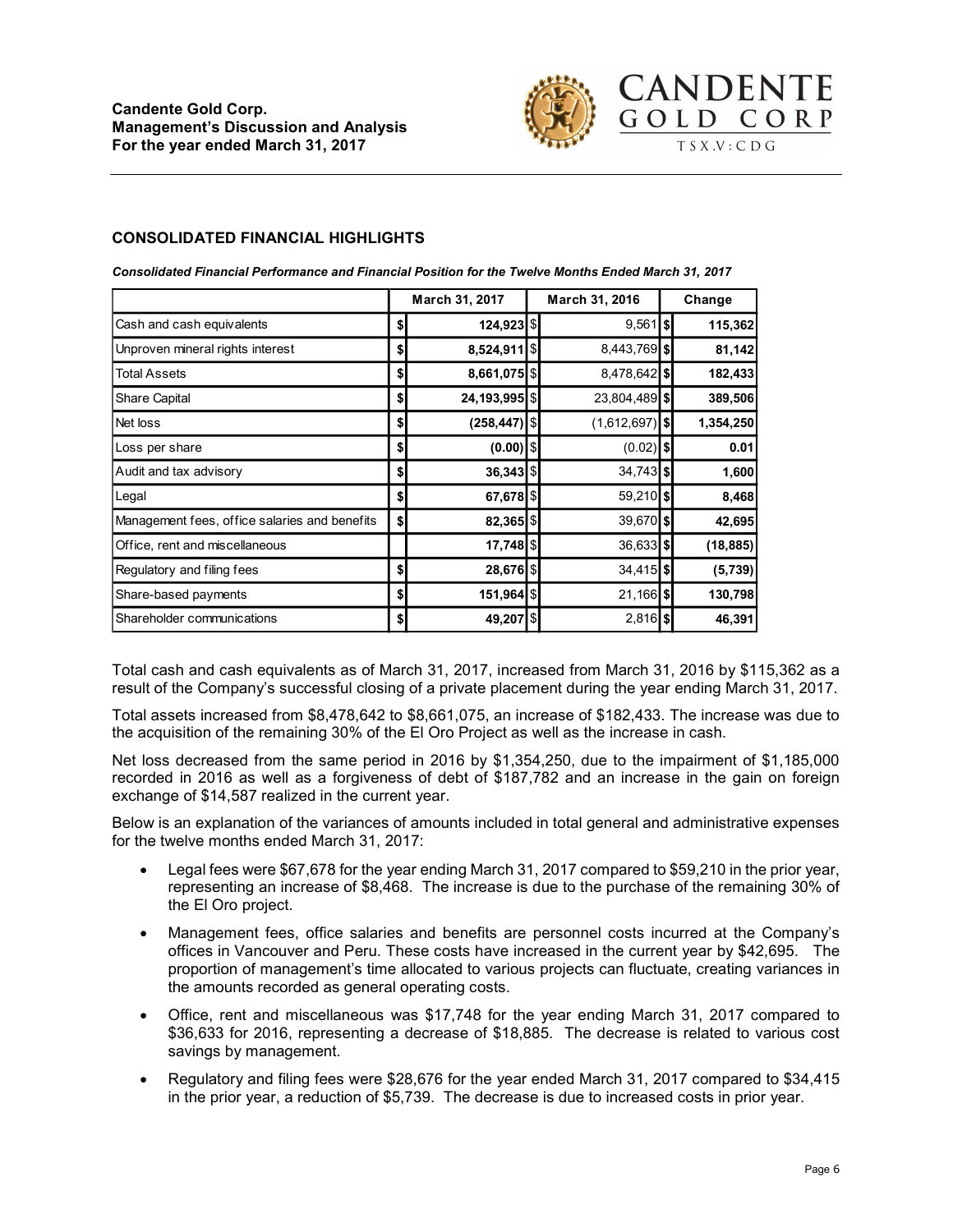

- Share-based payments for the year ended March 31, 2017 was \$151,964 compared to \$21,166 in the prior year, an increase of \$130,798. This increase is due to the granting of 5,800,000 options in the current year. No options were issued in the prior year and the expense in 2016 was related to the vesting of options issued in a prior year.
- Shareholder communications was \$49,207 for the year ended March 31, 2017 compared to \$2,816 for the year ended March 31, 2016, an increase of \$46,391. The increase is due to the Company's marketing efforts in Europe and North America and includes the costs of hiring a European investor relations firm, attendance at various mining conferences and travel within Europe and North America. CANDENTE<br>
GOLDCORP<br>
TSXV:CDG<br>
TSXV:CDG<br>
TSXV:CDG<br>
TSXV:CDG<br>
TSXV:CDG<br>
TSXV:CDG<br>
TSXV:CDG<br>
TSXV:CDG<br>
TSXV:CDG<br>
TSXV:CDG<br>
TSXV:CDG<br>
TSXV:CDG<br>
TSXV:CDG<br>
TSXV:CDG<br>
TSXV:CDG<br>
TSXV:CDG<br>
TSXV:CDG<br>
TSX-CDG<br>
TSX-CDG<br>
POSS<br>
POSS CH

# CONSOLIDATED FINANCIAL HIGHLIGHTS

| <b>Candente Gold Corp.</b><br><b>Management's Discussion and Analysis</b>                                                                                                                                                                                                                                                                                                                                          |                           |                          |  |                         |  | GOLD CORP        |  |
|--------------------------------------------------------------------------------------------------------------------------------------------------------------------------------------------------------------------------------------------------------------------------------------------------------------------------------------------------------------------------------------------------------------------|---------------------------|--------------------------|--|-------------------------|--|------------------|--|
| For the year ended March 31, 2017                                                                                                                                                                                                                                                                                                                                                                                  |                           |                          |  |                         |  |                  |  |
| Share-based payments for the year ended March 31, 2017 was \$151,964 compared to \$21,166 in<br>the prior year, an increase of \$130,798. This increase is due to the granting of 5,800,000 options<br>in the current year. No options were issued in the prior year and the expense in 2016 was related<br>to the vesting of options issued in a prior year.                                                      |                           |                          |  |                         |  |                  |  |
| Shareholder communications was \$49,207 for the year ended March 31, 2017 compared to \$2,816<br>for the year ended March 31, 2016, an increase of \$46,391. The increase is due to the Company's<br>marketing efforts in Europe and North America and includes the costs of hiring a European investor<br>relations firm, attendance at various mining conferences and travel within Europe and North<br>America. |                           |                          |  |                         |  |                  |  |
| <b>CONSOLIDATED FINANCIAL HIGHLIGHTS</b>                                                                                                                                                                                                                                                                                                                                                                           |                           |                          |  |                         |  |                  |  |
| Consolidated Financial Performance for the Three Months Ended March 31, 2017                                                                                                                                                                                                                                                                                                                                       |                           |                          |  |                         |  |                  |  |
|                                                                                                                                                                                                                                                                                                                                                                                                                    |                           | March 31, 2017           |  | March 31, 2016          |  | Change           |  |
| Cash and cash equivalents                                                                                                                                                                                                                                                                                                                                                                                          | \$                        | 124,923 \$               |  | $9,561$   \$            |  | 115,362          |  |
| Unproven mineral rights interest                                                                                                                                                                                                                                                                                                                                                                                   | \$                        | 8,524,911   \$           |  | 8,442,769 \$            |  | 82,142           |  |
| <b>Total Assets</b>                                                                                                                                                                                                                                                                                                                                                                                                | \$                        | 8,661,075   \$           |  | 8,478,642 \$            |  | 182,433          |  |
|                                                                                                                                                                                                                                                                                                                                                                                                                    |                           |                          |  |                         |  |                  |  |
| Share Capital                                                                                                                                                                                                                                                                                                                                                                                                      | \$                        | 24,193,995 \$            |  | 23,804,489 \$           |  | 389,506          |  |
| Net loss                                                                                                                                                                                                                                                                                                                                                                                                           | \$                        | (431, 242)               |  | $(55, 791)$ \$          |  | (375, 451)       |  |
| Audit and tax advisory                                                                                                                                                                                                                                                                                                                                                                                             | \$                        | 15,071 \$                |  | $5,051$ $ \$$           |  | 10,020           |  |
| Legal                                                                                                                                                                                                                                                                                                                                                                                                              | \$                        | 28,434 \$                |  | $1,314$ $ $             |  | 27,120           |  |
| Management fees, office salaries and benefits                                                                                                                                                                                                                                                                                                                                                                      | $\boldsymbol{\mathsf{s}}$ | $16, 105$ \$             |  | $(624)$   \$            |  | 16,729           |  |
| Regulatory and filing fees                                                                                                                                                                                                                                                                                                                                                                                         | \$                        | $11,971$ \$              |  | $4,231$ $ $$            |  | 7,740            |  |
| Share-based payments<br>Shareholder communications                                                                                                                                                                                                                                                                                                                                                                 | \$<br>$\boldsymbol{s}$    | $21,593$ \$<br>13,980 \$ |  | $2,936$ \$<br>$(45)$ \$ |  | 18,657<br>14,025 |  |

- Audit and tax advisory was \$15,071 for the three months ended March 31, 2017 compared to \$5,051 for the quarter ended March 31, 2016, representing an increase of \$10,020. The increase is due to accounting work completed in Mexico.
- Legal fees were \$28,434 for the quarter ending March 31, 2017 compared to \$1,314 in the prior year quarter, representing an increase of \$27,120. The increase is due to the purchase of the remaining 30% of the El Oro project.
- Management fees, office salaries and benefits are personnel costs incurred at the Company's offices in Vancouver and Peru. These costs have increased in the quarter ended March 31, 2017 by \$16,729 due to no costs incurred in the prior year.
- Regulatory and filing fees were \$11,971 for the three months ended March 31, 2017 compared to \$4,231 in the same quarter of the prior year, representing an increase of \$7,740. The increase is due to fees associated with filing of the stock option plan.
- Share-based payments for the quarter ended March 31, 2017 was \$21,593 compared to \$2,936 in the same quarter of the prior year, an increase of \$18,657. This increase is due to the granting of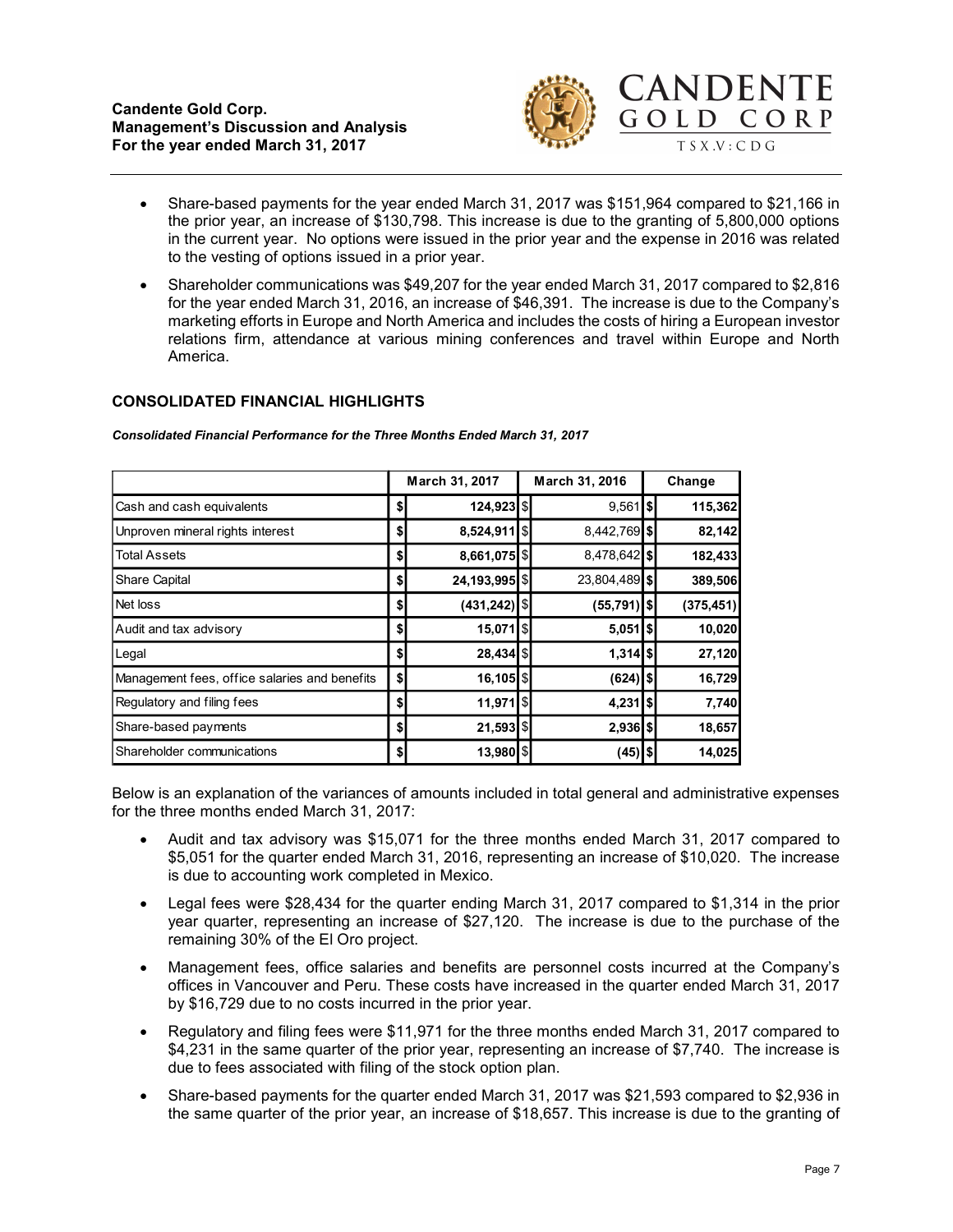

5,800,000 options in the current year. No options were issued in the prior year and the expense in 2016 was related to the vesting of options issued in a prior year.

 Shareholder communications was \$13,980 for the quarter ended March 31, 2017 compared to \$(45) for the quarter ended March 31, 2016, an increase of \$14,025. The increase is due to the Company's marketing efforts in North America and includes the costs of attendance at various mining conferences and travel costs.

### LIQUIDITY AND CAPITAL RESOURCES

There is a working capital deficiency of \$901,417 at March 31, 2017, including \$731,359 in amounts due to related parties, which primarily consist of payables due to Candente Copper Corp., a company with shared administrative expenses, common directors and management.

The Company anticipates that during the next year, a substantial portion of available capital resources will be used to pay trade payables and accrued liabilities and commitments related to ongoing exploration activities in Mexico and Peru. The Company anticipates the future need to raise additional capital to further project development in Mexico and Peru as well as receive continued vendor support.

The Company does not generate cash flows from operations and accordingly, the Company will need to raise additional funds by entering into a joint venture agreement or through the issuance of securities or resource secured debt. Although, the Company has been successful in raising funds in the past there can be no assurance that the Company will be able to raise sufficient funds in the future, in which case the Company may be unable to meet obligations in the normal course of business. These factors may cast significant doubt regarding the Company's ability to continue as a going concern. Should the Company be unable to discharge liabilities in the normal course of business, the net realizable value of the Company's assets may be materially less than amounts on the statement of financial position.

On August 12, 2016, the Company completed a non-brokered private placement ("Private Placement") raising total proceeds of CDN\$500,000. The Private Placement consisted of the sale of 10,000,000 units ("Units") at a price of CDN\$0.05 with each Unit comprising one common share of the Company and one half-share purchase warrant ("Warrant"). Each full warrant is exercisable for one additional share of the Company's common stock for two years at a conversion price of CDN\$0.10, subject to an acceleration provision triggered if, at any time after November 30, 2016, the Company's common shares have a closing price on the TSX Venture Exchange at or above a price of CDN\$0.20 per share for a period of 10 consecutive trading days. A total of 5,000,000 Warrants were issued pursuant to the Private Placement as part of the Units.

Joanne Freeze, President, CEO and a director of the Company, and Paul H. Barry, Chairman of the Board and a director of the Company, collectively, subscribed for 915,000 Units or 9.15% of Units sold pursuant to the Private Placement, which in total value would represent less than 25% of Candente Gold's market capitalization.

### COMMITMENTS AND CONTINGENCIES

Company has no material or significant commitments or contingencies.

### RELATED PARTY TRANSACTIONS

Related parties consist of companies owned by executive officers and directors. The following is a list of the related parties that the Company enters into trading transactions with: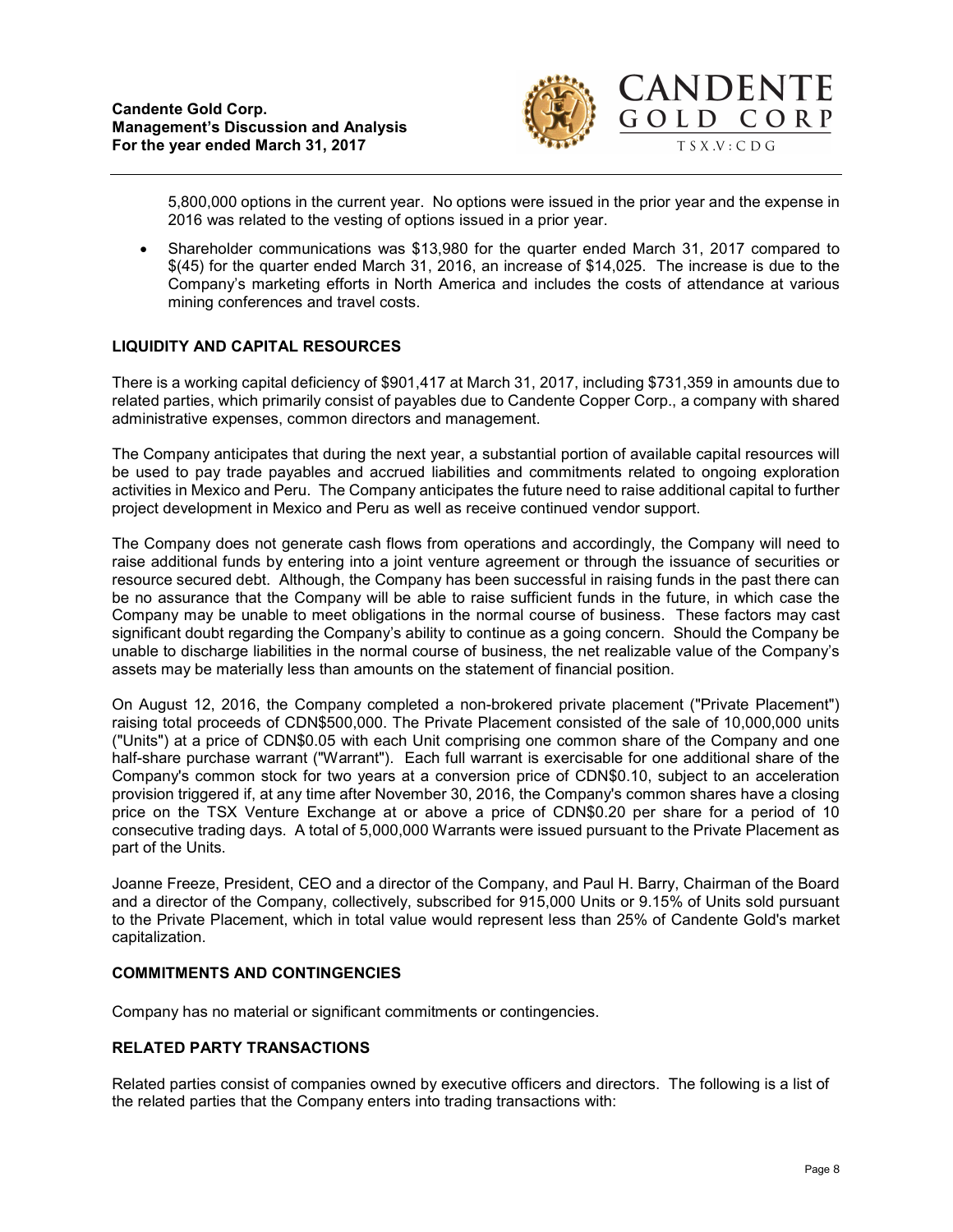

- Ridley Rocks Inc. Management and exploration fees
- SW Project Management Project management and exploration fees
- Michael Thicke Geological Consulting Inc. Exploration fees
- Candente Copper Corp. shared administrative expenses with a Company related by directors and management in common

The Company incurred the following fees and expenses in the normal course of operations for key management personnel for the year ended March 31, 2017 and 2016. Expenses have been measured at the exchange amount that is determined on a cost recovery basis.

|                                              | Year ended            |                |
|----------------------------------------------|-----------------------|----------------|
|                                              | <b>March 31, 2017</b> | March 31, 2016 |
| Salaries and management and exploration fees | \$77,681              | \$93,023       |
| Share-based payment                          | 132.568               | 14,352         |
|                                              | \$210,249             | \$107,375      |

Share-based payments are the fair value of options expensed to directors and key management personnel during the year ended March 31, 2017 and 2016.

Company does not remunerate directors of the Company unless the market capitalization is greater than \$75 million. During the year ended March 31, 2017, the Company paid \$nil in directors' fees (2016 - \$nil).

#### Balance owing

Amounts due to related parties are unsecured, non-interest bearing and due on demand. Accounts payable at March 31, 2017 included approximately \$166,974 (March 31, 2016 - \$308,510) owing to directors and officers and \$571,423 (March 31, 2016 - \$580,902) owing to Candente Copper Corp., a shareholder of the Company. During the year ended March 31, 2017, management forgave fees owed to them in the amount of \$183,573.

### CRITICAL ACCOUNTING ESTIMATES AND JUDGEMENTS

The Company's significant accounting policies are summarized in Note 3 of its interim consolidated financial statements for the twelve months ended March 31, 2017. The preparation of consolidated financial statements in accordance with IFRS requires management to select accounting policies and make estimates and judgments that may have a significant impact on the consolidated financial statements. The Company regularly reviews its estimates; however, actual amounts could differ from the estimates used and, accordingly, materially affect the results of operations.

- (a) Critical accounting estimates
- i. Valuation of share-based payments and warrants

When options and warrants are issued, the Company calculates estimated fair value using a Black-Scholes valuation model, which may not reflect actual fair value on exercise. The Company uses historical Company stock prices and estimated dividend yield rates to arrive at the inputs that are used in the valuation model to calculate the fair value of options or warrants.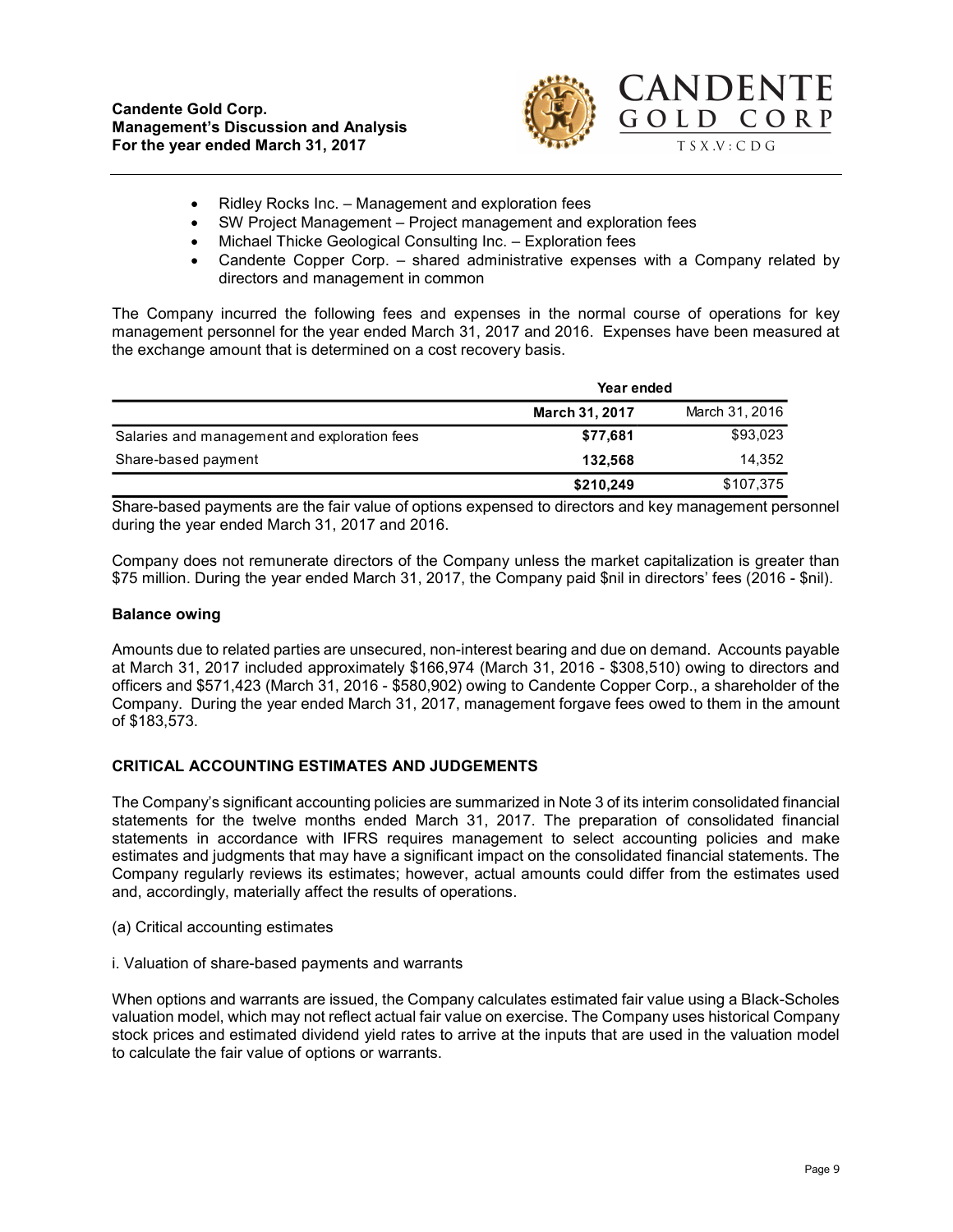

(b) Critical accounting judgments

i. Going concern

Management assesses the Company's ability to continue as a going concern.

ii. Unproven mineral right interests

Mineral properties, include the cost of acquiring licenses, exploration and analysis, project administration, drilling, community and social values and environmental and health and safety. The technical feasibility and commercial viability of extracting a mineral resource is considered to be determinable when proven reserves are determined to exist, the rights of tenure are current and it is considered probable that the costs will be recouped through successful development and exploitation of the area, or alternatively by sale of the property. Management is required to exercise significant judgment in determining the timing of the determination of the technical and economic feasibility of the mineral resource. The Company considers both external and internal sources of information in assessing whether there are any indicators that unproven mineral right interests are impaired.

#### iii. Functional currency

The functional currency of the Company and its subsidiaries is the currency of the primary economic environment in which the entity operates. Determination of functional currency may involve certain judgments to determine the primary economic environment in which the entity operates and the Company reconsiders its functional currency and that of its subsidiaries if there is a change in events and conditions which determined the primary economic environment.

# CONTROL MATTERS

Disclosure controls and procedures are designed to provide reasonable assurance that material information is gathered and reported to senior management as is appropriate to permit timely decisions regarding public disclosure.

Management is reasonably confident that material information relating to the Company, including its consolidated subsidiaries, is being made known to senior management in a timely manner, and that the Company's disclosure controls and procedures are effective not only with respect to the Company's annual filing requirements but on an ongoing basis.

### INTERNAL CONTROLS OVER FINANCIAL REPORTING ("ICFR")

Internal control over financial reporting is a process designed to provide reasonable assurance regarding the reliability of financial reporting and the preparation of financial statements for external purposes in accordance with IFRS.

The Company's internal control over financial reporting includes policies and procedures that pertain to the maintenance of records that accurately and fairly reflect the additions to and dispositions of the assets of the Company; provide reasonable assurance that transactions are recorded as necessary to permit preparation of financial statements in accordance with IFRS and the Company's receipts and expenditures are made only in accordance with authorization of management and the Company's directors; and provide reasonable assurance regarding prevention or timely detection of unauthorized acquisition, use or disposition of the Company's assets that could have a material effect on the annual or interim financial statements.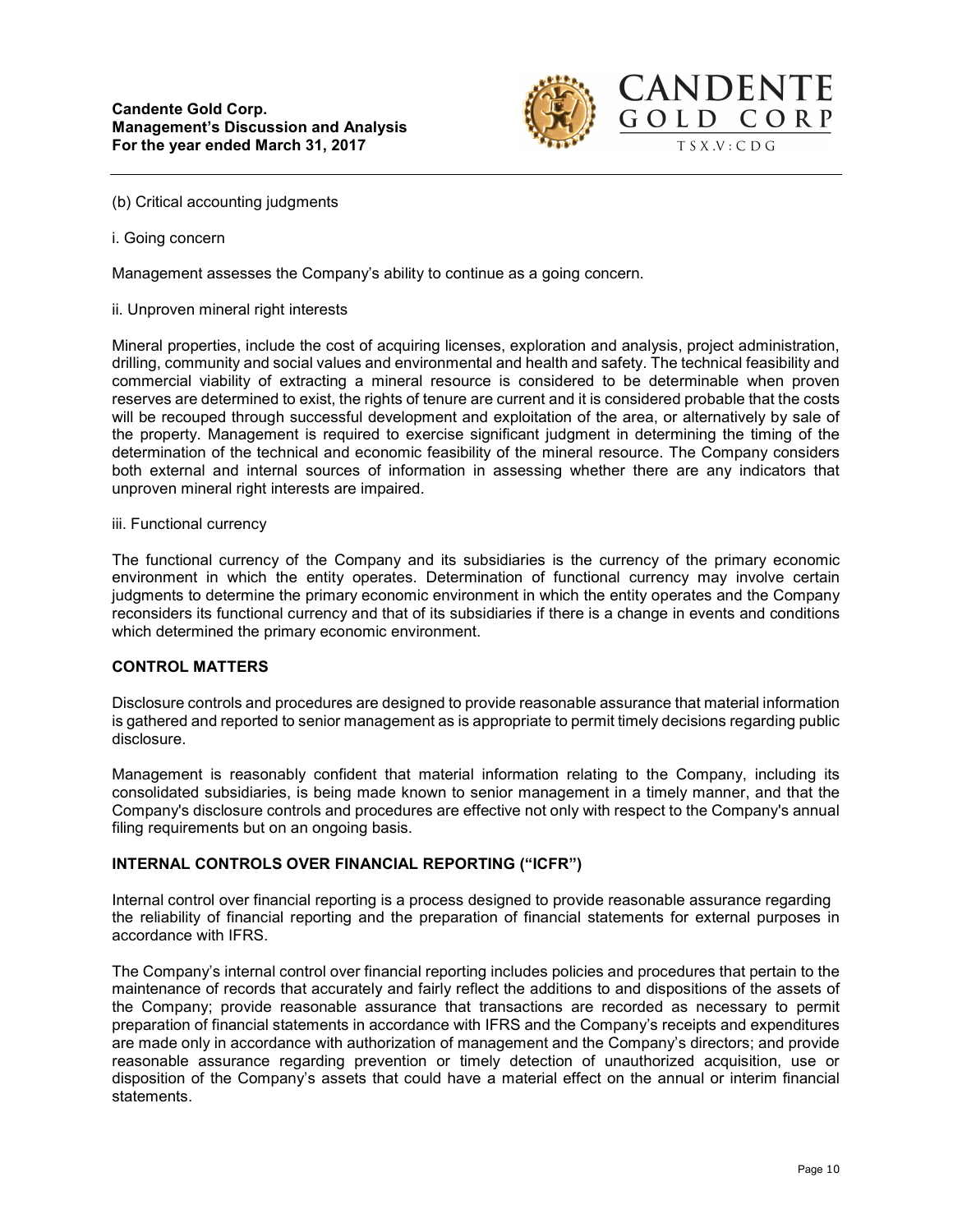

Any system of internal controls over financial reporting, no matter how well designed, has inherent limitations. Therefore, even those systems determined to be effective can provide only reasonable assurance with respect to financial statement preparation and presentation.

An evaluation of the design effectiveness of the Company's internal controls over financial reporting was conducted as of March 31, 2017, by the Company's management. Based on this evaluation, the Company's CEO and CFO have concluded that the design, disclosure controls, procedures and the effectiveness of the Company's internal controls over financial reporting was and is effective.

There were no changes in the Company's internal control over financial reporting during the period from April 1, 2016 to March 31, 2017 that have materially affected, or are reasonably likely to affect, the Company's internal control over financial reporting.

### RISK FACTORS

The Company is subject to a number of significant risks due to the nature and the current stage of its business and the effect of worldwide economic conditions. Exploration of mineral properties involves a high degree of technical, financial and social risk. While discovery of a mineral deposit may result in substantial rewards, few exploration properties are ultimately developed into producing mines. Major expenditures may be required to establish resources and reserves by drilling, constructing mining and process facilities, developing metallurgical processes and extracting base and precious-metals from ore. It is impossible to ensure that the current exploration programs of the Company will result in profitable commercial mining operations.

Risk factors that should be taken into account in assessing the Company's activities and any investment in the Company include, but are not limited to, those listed below. Any one or more of these risk factors could have a material impact on the financial condition of the Company. This information, by its nature, is not all inclusive and risk factors that have not been listed could have a material impact on the future financial condition of the Company.

### Economic conditions may prevent the Company from obtaining the capital required to continue **Operations**

The Company's ability to continue operations is contingent on its ability to obtain additional financing. Equity market conditions, funding environments and the price of the Company's common shares may make it dilutive and difficult to raise funds by the sale of the Company's shares. An investment in the shares of a junior resource company is considered to be a high-risk investment. The Company currently is in the process of raising capital to fund current operations and a working capital deficit, and there is no assurance that financing will be available to the Company in future periods.

# History of Losses

The Company has incurred a net loss for the twelve months ended March 31, 2017 of \$0.26 million and is expected to continue to generate losses while it continues to be an exploration-stage company. The Company anticipates significant expenditures for its mineral exploration programs. Since most exploration projects do not result in the discovery of commercially productive mineral reserves and are ultimately expensed in full, the Company expects to report net losses into the foreseeable future.

The long-term profitability of the Company's operations will be in part directly related to the success of its exploration programs, which are affected by numerous factors including the cost of such programs, the amount of mineral resources or reserves discovered and fluctuations in the price of any minerals produced.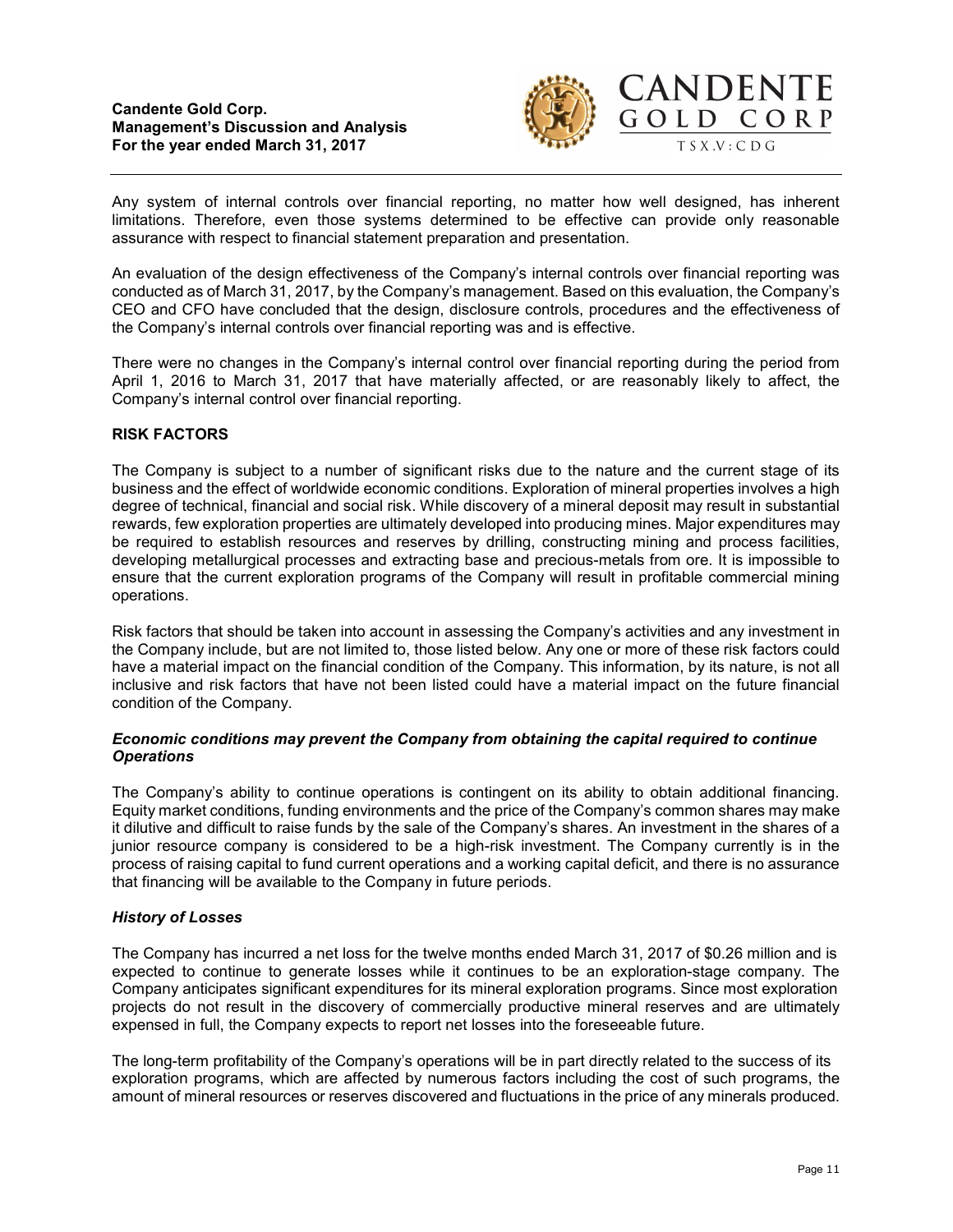

### **Dilution**

The Company does not generate any revenues from production and may not have sufficient financial resources to undertake by itself all of its planned exploration, feasibility and development programs. The Company has limited financial resources and has financed its operations primarily through the sale of securities such as common shares. The Company will need to continue its reliance on the sale of such securities for future financing, resulting in potential dilution to the Company's existing shareholders. The amount of additional funds required will depend largely on the success of the Company's exploration programs and extent of future development activities.

Further exploration programs will depend on the Company's ability to obtain additional financing which may not be available under favorable terms, if at all. If adequate financing is not available, the Company may not be able to commence or continue with its exploration and development programs or to meet minimum expenditure requirements to prevent the full or partial loss of its mineral properties. Also, failure to meet the Company's share of costs incurred under joint venture arrangements to which it is a party may result in a reduction of its interests in mineral properties. Furthermore, if other parties to such agreements do not meet their share of such costs, the Company may be unable to finance the cost required to complete the recommended programs.

### No Known Mineral Reserves

All of the Company's mineral properties are in the exploration stage and are without known mineral reserves. Although the Company may discover mineral reserves through its exploration programs, commercial production may not be warranted due to insufficient quantities. Development of any of the Company's properties will only follow upon obtaining satisfactory exploration results. However, few mineral properties that are explored are ultimately developed into producing mines.

In the event a commercially productive mineral reserve is discovered, substantial expenditures are required to develop mineral reserves for production, development of metallurgical processes for extraction and to develop the mining and processing facilities and infrastructure at the production site. The marketability of any minerals discovered may be affected by numerous factors which are beyond the Company's control and which cannot be accurately predicted, such as market fluctuations, the proximity and capacity of milling facilities, mineral markets and processing equipment, and such other factors as government regulations, including regulations relating to royalties, allowable production, importing and exporting of minerals, and environmental protection. Depending on the price of minerals produced, the Company may determine that it is impractical to commence or continue commercial production.

# Title to Mineral Properties

The Company believes it has diligently investigated title to all of its hardrock mineral properties and, to the best of its knowledge, title to all properties are in good standing. However, these properties may be subject to prior unregistered agreements or transfers, which may affect the validity of the Company's ownership of such properties. The Company entered into an agreement on June 13, 2013 for the sole rights to recover and reprocess various tailings deposits located within the Municipality of Hidalgo. Although the original term for this agreement ended December 2015, on March 15, 2016, the Company entered into an extension with the Municipality under the same terms.

Although the Company has exercised the usual due diligence with respect to title to properties in which it has a material interest, title to such properties may be challenged or impugned in the future. The boundaries of the Company's mineral properties have not been surveyed and, therefore, the precise location and area of these mining properties may be in doubt. The Company makes a search of mining records in accordance with mining industry practices to confirm that it has acquired satisfactory title to its properties but does not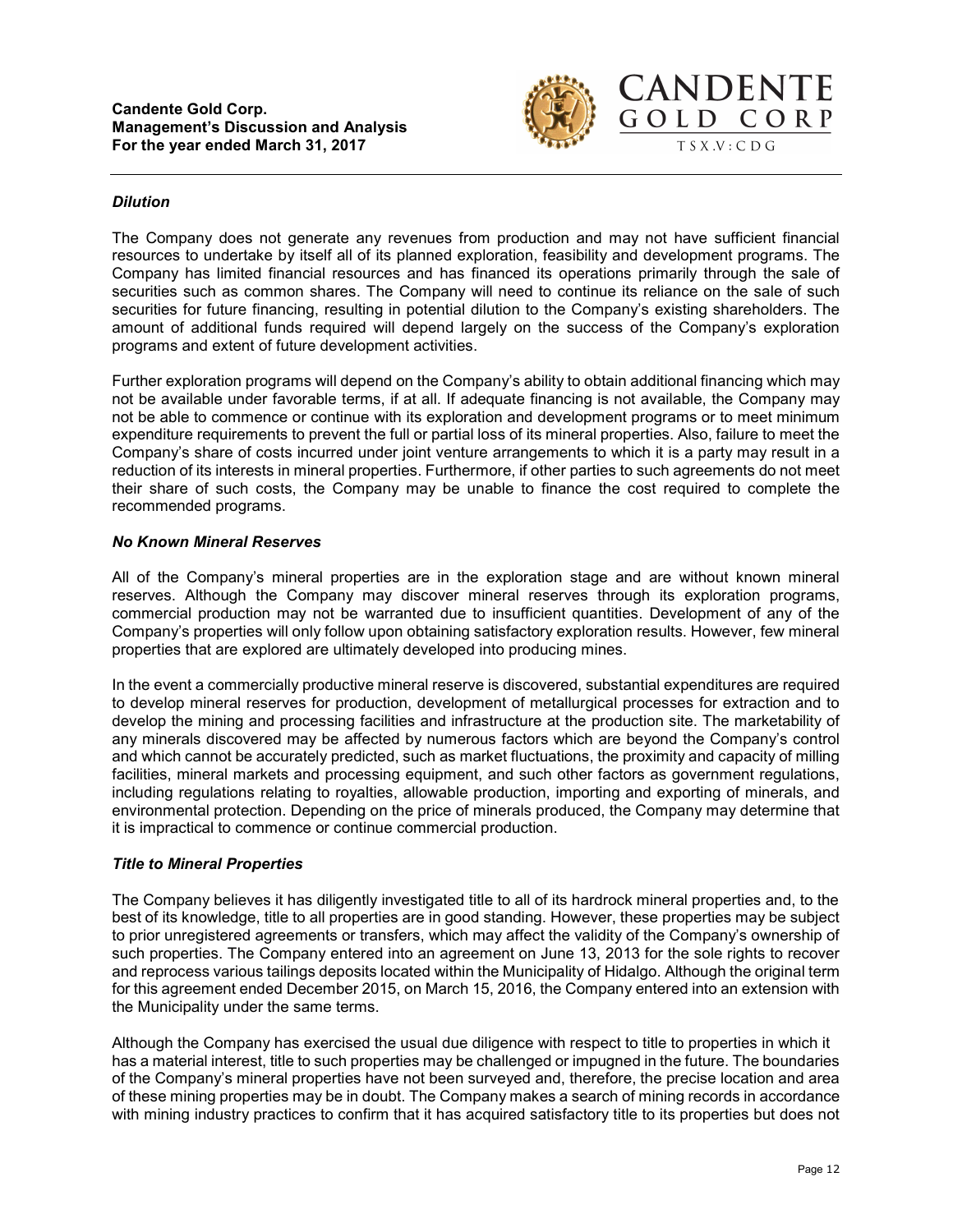

obtain title insurance with respect to such properties. The possibility exists that title to one or more of its properties, particularly title to undeveloped properties, might be defective because of errors or omissions in the chain of title, including defects in conveyances and defects in locating or maintaining such claims. Should any defect in title be discovered by or disclosed to the Company, all reasonable steps would be taken to perfect title to the particular claims in question. The Company is not aware of any material defect in the title to its mineral properties.

A claim on any of the Company's mineral properties, especially if commercially productive mineral resources or reserves are located, could adversely affect the Company's long-term profitability as it may preclude entirely the economic development of a mineral property. Also, such a claim would affect the Company's current operations due to the high costs of defending against such claims and its impact on senior management's time.

# Key Personnel

The Company is dependent on a relatively small number of key personnel, the loss of any of whom could have an adverse effect on the operations of the Company. The Company's success is dependent to a great degree on its ability to attract and retain qualified management personnel. The loss of such key personnel, through incapacity or otherwise, would require the Company to seek and retain other qualified personnel and could compromise the pace and success of its exploration activities. The Company does not maintain key person insurance in the event of a loss of any such key personnel. Also, certain management personnel of the Company are officers and/or directors of other publicly-traded companies and will only devote part of their time to the Company.

Additionally, the Company has relied on and is expected to continue relying upon consultants and others for exploration and development expertise. In the event a commercial mineral deposit is discovered on any of the Company's properties, the Company will likely require the expertise of such consultants and others for the development and operation of a producing mine.

# **Competition**

The resource industry is intensively competitive in all of its phases, and the Company competes with many companies possessing much greater financial and technical research resources. Competition is particularly intense with respect to the acquisition of desirable undeveloped base-metal and precious-metal properties. The principal competitive factors in the acquisition of such undeveloped properties include the staff and data necessary to identify, investigate and purchase such properties, and the financial resources necessary to acquire and develop such properties. Competition could adversely affect the Company's ability to acquire suitable prospects for exploration in the future.

# Industry Operating Hazards and Risks

Mineral exploration and development involves many risks, including location of commercially productive mineral resources or reserves, which may not occur even with a combination of experience, knowledge and careful evaluation. The operations in which the Company has a direct or indirect interest will be subject to all the hazards and risks normally incidental to resource companies, any of which could result in work stoppages and damage to persons or property or the environment and possible legal liability for any and all damage. Fires, power outages, labour disruptions, flooding, explosions, cave-ins, landslides social disruptions, political instability and the inability to obtain suitable or adequate machinery, equipment or labour are some of the industry operating risks involved in the development and operation of mines and the conduct of exploration programs. Other risks include injury or loss of life, severe damage to or destruction of property, clean-up responsibilities, regulatory investigation and penalties and suspension of operations.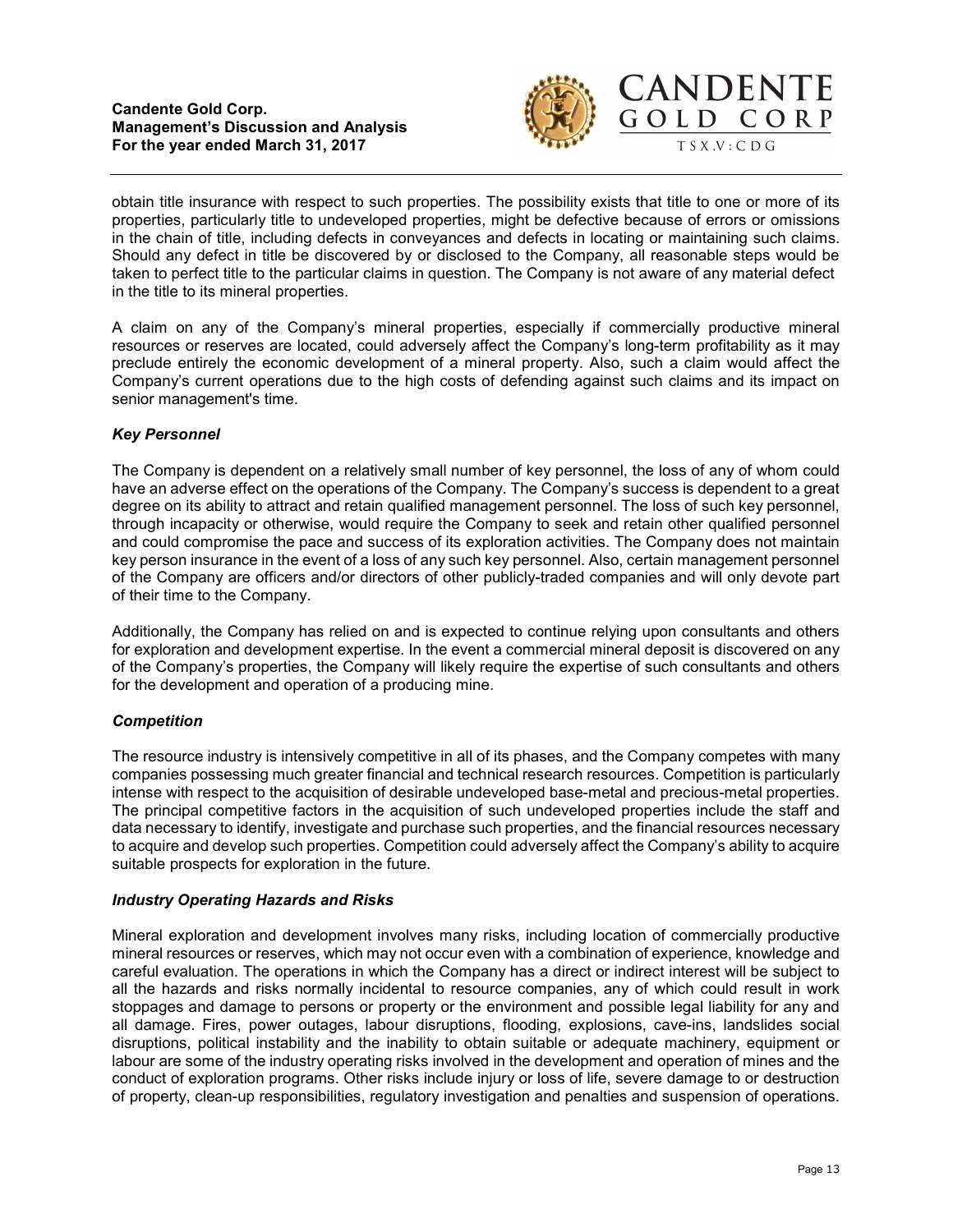

The occurrence of any of these operating risks and hazards may have an adverse effect on the Company's financial condition and operations.

Although the Company will, when appropriate, secure liability insurance in an amount which it considers adequate, the nature of these risks is such that liabilities might exceed policy limits, the liability and hazards might not be insurable, or the Company might elect not to insure itself against such liabilities due to high premium costs or other reasons, in which event the Company could incur significant costs that may have a material adverse effect upon its financial condition and operations.

### Government Regulations Political Climate

Mineral exploration on the Company's properties are affected to varying degrees by: (i) government regulations relating to such matters as environmental protection, health, safety and labour; (ii) mining law reform; (iii) tax laws (iv) restrictions on production, price controls, and tax increases; (v) maintenance of claims; (vi) tenure; and (vii) expropriation of property through nationalization, requisition or confiscation. Any mineral exploration activities conducted by the Company, including commencement of production, require permits from governmental authorities and such operations are and will be governed by laws and regulations governing prospecting, mining, production, exports, taxes, labour standards, occupation health, waste disposal, toxic substances, land use, environmental protection, mine safety and other matters.

Companies engaged in the development and operation of mines and related facilities generally experience increased costs, and delays in development and/or production and other schedules as a result of the need to comply with applicable laws, regulations and permits. All permits required for the conduct of exploration, development and mining operations, including the construction of mining facilities, may not be obtainable by the Company on reasonable terms which would have an adverse effect on any mining project the Company might undertake. Additionally, failure to comply with applicable laws, regulations and permitting requirements may result in enforcement actions thereunder, including orders issued by regulatory or judicial authorities causing operations to cease or be curtailed, and may include corrective measures requiring capital expenditures, installation of additional equipment, or remedial actions. Parties engaged in mining exploration, development or operations may be required to compensate those suffering loss or damage by reason of the mining activities and may have civil or criminal fines or penalties imposed for violations of applicable laws or regulations.

To the best of the Company's knowledge, the Company is and will be operating in compliance with all applicable social and legal regulations. However, amendments to current governmental laws and regulations affecting mining companies, or the more stringent application thereof, or shifts in political conditions or attitudes could adversely affect the Company's operations including the potential to curtail or cease exploration programs or to preclude entirely the economic viability of a mineral property. The extent of any future changes to governmental laws and regulations cannot be predicted or quantified, but it should be assumed that such laws and regulations will become more stringent in the future. Generally, new laws and regulations will result in increased compliance costs, including costs for obtaining permits, delays or fines resulting from loss of permits or failure to comply with the new requirements.

# Social Climate

Social acceptance to operate during the various stages of a mining project is an integral part of operating such that lack thereof provides a very real risk during the exploration, exploitation and closure stages of mine development. In addition, the fact that the means and tools to manage social acceptance are not an exact science adds to the level of risk.

The Company has established Corporate Social Responsibility policies and programs that includes: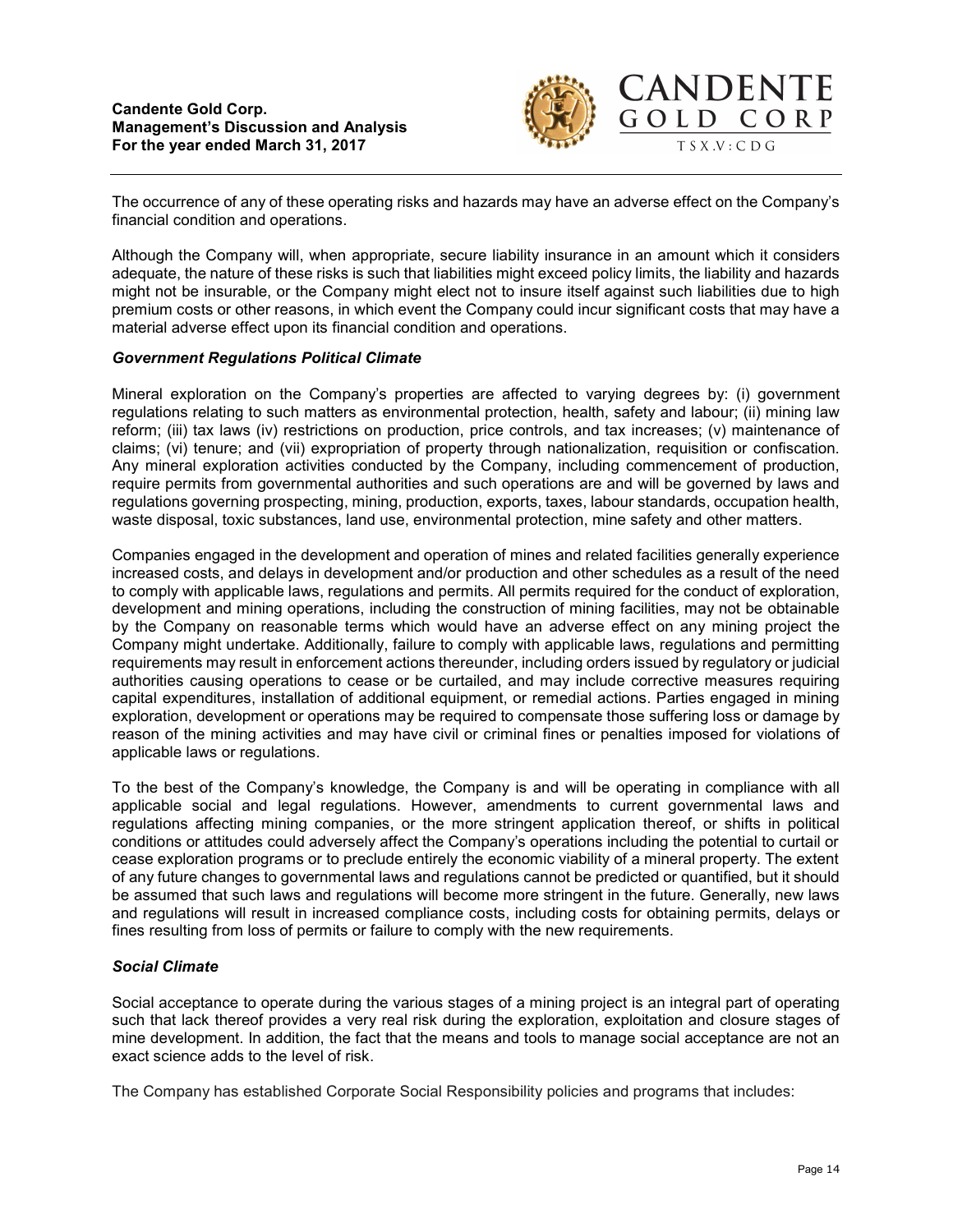

- Regular communication with various members of the Community regarding their concerns and needs as well as our activities and objectives.
- Sustainable Development projects and alliances with International Non–Governmental Organizations ("NGOs") that are committed to improving the lives of families in under-developed regions.

The Company considers these initiatives as a foundation for building a positive and mutually beneficial long-term relationship with the various stakeholders in the project.

### Environmental Liability

Although the Company is not aware of any formal claims for damages related to any impact that its activities have had on the environment, it may become subject to such claims in the future. An environmental claim could adversely affect the Company's business due to the high costs of defending against such claims and its impact on senior management's time.

The Company conducts exploration activities in Peru. Such activities are subject to various laws, rules and regulations governing the protection of the environment. All phases of the Company's operations are subject to environmental regulation in the jurisdictions in which it operates. Environmental legislation is evolving in a manner which requires stricter standards and enforcement, increased fines and penalties for non-compliance, more stringent environmental assessments of proposed properties and a heightened degree of responsibility for companies and their officers, directors and employees.

Although the Company is committed to compliance with all environmental regulations currently applicable, environmental hazards may exist on the Company's mineral properties, which are not known to the Company at present, that have been caused by previous or existing owners or operators.

Also, environmental regulations may change in the future which could adversely affect the Company's activities including the potential to curtail or cease exploration programs or to preclude entirely the economic development of a mineral property. The extent of any future changes to environmental regulations cannot be predicted or quantified, but it should be assumed that such regulations will become more stringent in the future. Generally, new regulations will result in increased compliance costs, including costs for obtaining permits, delays or fines resulting from loss of permits or failure to comply with the new regulations.

### Fluctuations in Metal Prices

Although the Company does not hold any known mineral reserves, its future revenues, if any, are expected to be in large part derived from the future mining and sale of base and precious metals or interests related thereto. The prices of these commodities have fluctuated widely, particularly in recent years, and are affected by numerous factors beyond the Company's control including international economic and political conditions, expectations of inflation, international currency exchange rates, interest rates, global or regional consumptive patterns, speculative activities, levels of supply and demand, increased production due to other new mine developments and improved mining and production methods, availability and costs of metal substitutes, metal stock levels maintained by producers and others and inventory carrying costs. The effect of these factors on the price of base and precious metals, and therefore the economic viability of the Company's operations, cannot be accurately predicted.

Depending on the price obtained for any minerals produced, the Company may determine that it is impractical to commence or continue commercial production.